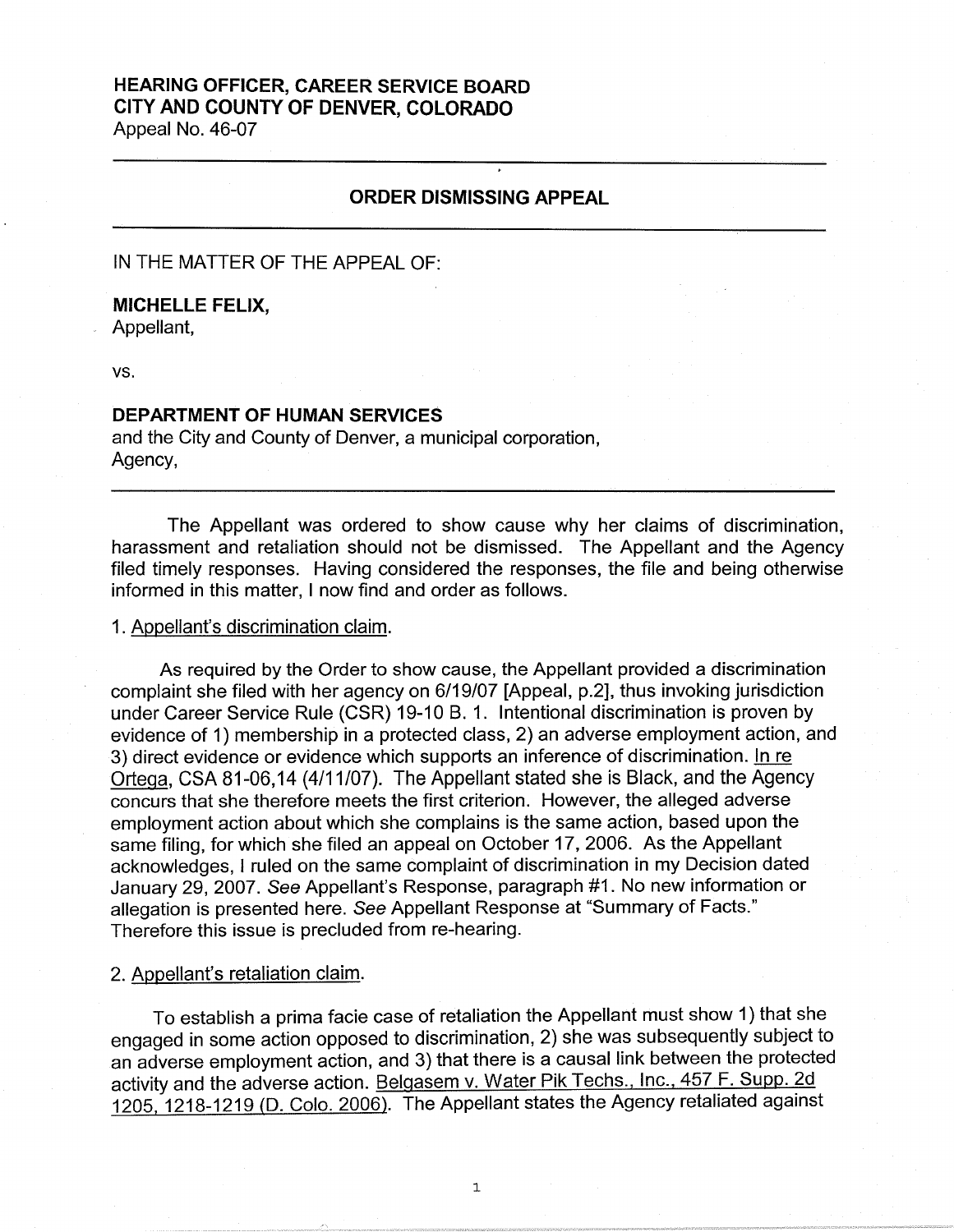her "after I filed a discrimination complaint with Denver Human Services on September 25, 2006 (not September 26 attached)." Here, unlike her discrimination complaint, above, it is not necessary to prove the discrimination complaint was justified, only that the Agency response to it might dissuade a reasonable worker from alleging discrimination. Id. The Appellant stated "I believe that both the written reprimand dated June 13, 2007 and the very negative statements made on the 2007 PEPR evaluation were part of the harassment." While the Appellant does not state these were the Agency actions which support her retaliation claim, I find her response conforms to my order to show cause regarding the first two elements of a prima facie case for retaliation: (1) she filed a complaint of discrimination, then (2) the Agency assessed a written reprimand. A written reprimand can be an adverse employment action for purposes of a retaliation claim. Hysten v. Burlington Northern & Santa Fe Ry., 296 F.3d 1177, 1183 (10th Cir. 2002). The third element, a causal connection is more problematic.

The Appellant does not state what she believes is the connection between her complaint, filed September 25, 2006 and the written reprimand against her on June 13, 2007. Also, the time lapsed between her complaint and the alleged retaliatory written reprimand some nine months later is too remote to suggest a causal connection. "[U]nless the termination is very closely connected in time to the protected activity, the plaintiff must rely on additional evidence beyond temporal proximity to establish causation." Hysten v. Burlington Northern & Santa Fe Ry., 296 F.3d 1177, 1184 (10th Cir. 2002), citing Anderson v. Coors Brewing Co., 181 F.3d 1171, 1179 (10th Cir. 1999). Even a three-month lag between protected activity and an adverse action was not close enough to establish causation. Hysten, citing Richmond v. ONEOK, Inc., 120 F.3d 205, 209 (10th Cir. 1997). Thus, the Appellant failed to establish a causal connection between her complaint and an adverse Agency action.

#### 3. Appellant's harassment claim.

To establish a claim for harassment, the evidence must tend to show that, under the totality of the circumstances, the harassment was pervasive and severe enough to alter the terms, conditions or privileges of employment. General harassment, if not based upon a protected status, is not actionable. CSR 19-10 B. 1., Belgasem v. Water Pik Techs., Inc., 457 F. Supp. 2d 1205, 1219 (D. Colo. 2006). The Appellant cites the following incidents as evidence of actionable harassment:<sup>1</sup>

- Her supervisor refused to allow Appellant to go to a client's house and to call 911. [Appellant's Response at 2 a)];
- Her supervisor refused to allow Appellant to change working units. Id (this issue was decided by a Decision on  $1/29/07$ );
- Appellant felt harassed when questioned by supervisors about "the issue." Id;
- Appellant felt harassed for being accused of insubordination because she did not perform a home study where, ultimately the home study

 $<sup>1</sup>$  Allegations that were too vague to state a claim, or even if true would not tend to establish a claim,</sup> were not included.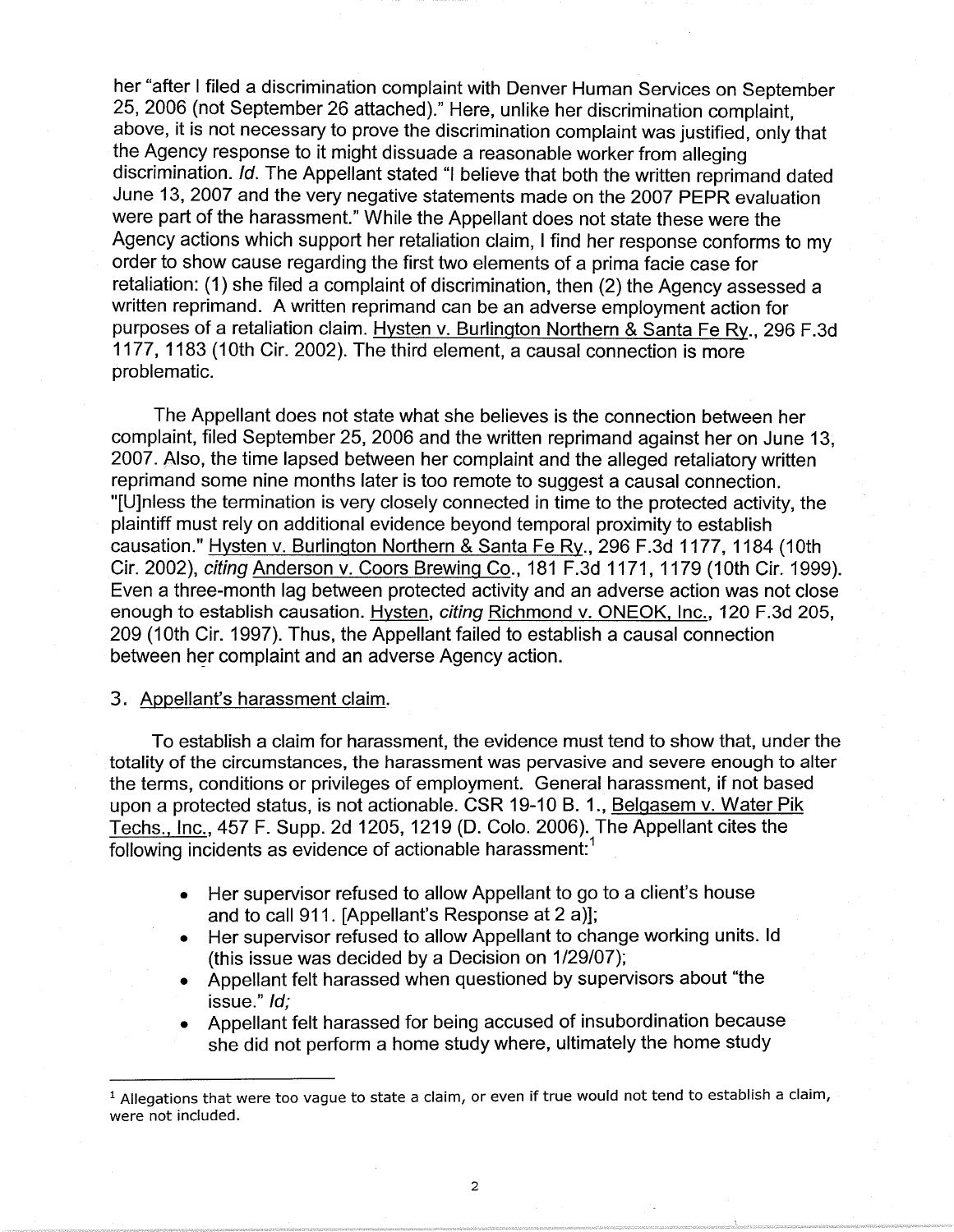was performed by an Arapahoe County supervisor. [Appellant's Response at 2 c)];

- Her supervisor asked her not to move a client to a different nursing home. Id;
- The Appellant feels she has restrictions that other caseworkers do not have. Id;
- Appellant's supervisor yelled at her for not knowing procedures, humiliating her in front of colleagues. [Appellant's Response p.4];
- Appellant's supervisor gave conflicting directives. [Id at p.5];
- Appellant's supervisor accused her of not following protocol, causing Appellant to feel that she has more restrictions than other coworkers. *Id*:
- Appellant's supervisor did not take her seriously. Id:
- An apparently courteous exchange between Appellant and supervisor over possible meeting topics and how to raise them. Id at 5-6;
- Appellant feels she cannot speak with other supervisors without receiving a written reprimand. Id *at* 6;
- Appellant's supervisor accused her of insubordination, while Appellant feels she "can speak with the managers without going through her." Id at 6-7;
- Supervisor's response to Appellant's grievance was vague. Id *at* 7;
- Supervisor's statement that Appellant needed to foster an environment of trust; Id at 8;
- Appellant disagrees with Supervisor's statement that other supervisors and personnel complain about her, because person who complained should be doing what she complained Appellant did not do. Id;
- Supervisor failed to respond to Appellant's question how to proceed. Id.
- Supervisor failed to act on Appellant's complaint that a co-worker was insulting. Id;
- Supervisor fails to acknowledge Appellant's volunteerism. Id at 10-11;
- Only one client complained about Appellant, not many, as alleged by supervisor. *Id* at 12;
- Supervisor has not been able to confirm a lot of the complaints against Appellant; Id at 13;
- "[D]octors are saying that the harassment at work caused the depression." Id. [attached Standard Insurance Co. Psychiatric Questionnaire states Appellant "perceives harassment at work"].

Even when taken together these allegations are not pervasive and severe enough to alter the terms, conditions, or privileges of employment. Belgasem. The Appellant has therefore failed to show cause why her claims of discrimination, retaliation and harassment should not be dismissed.